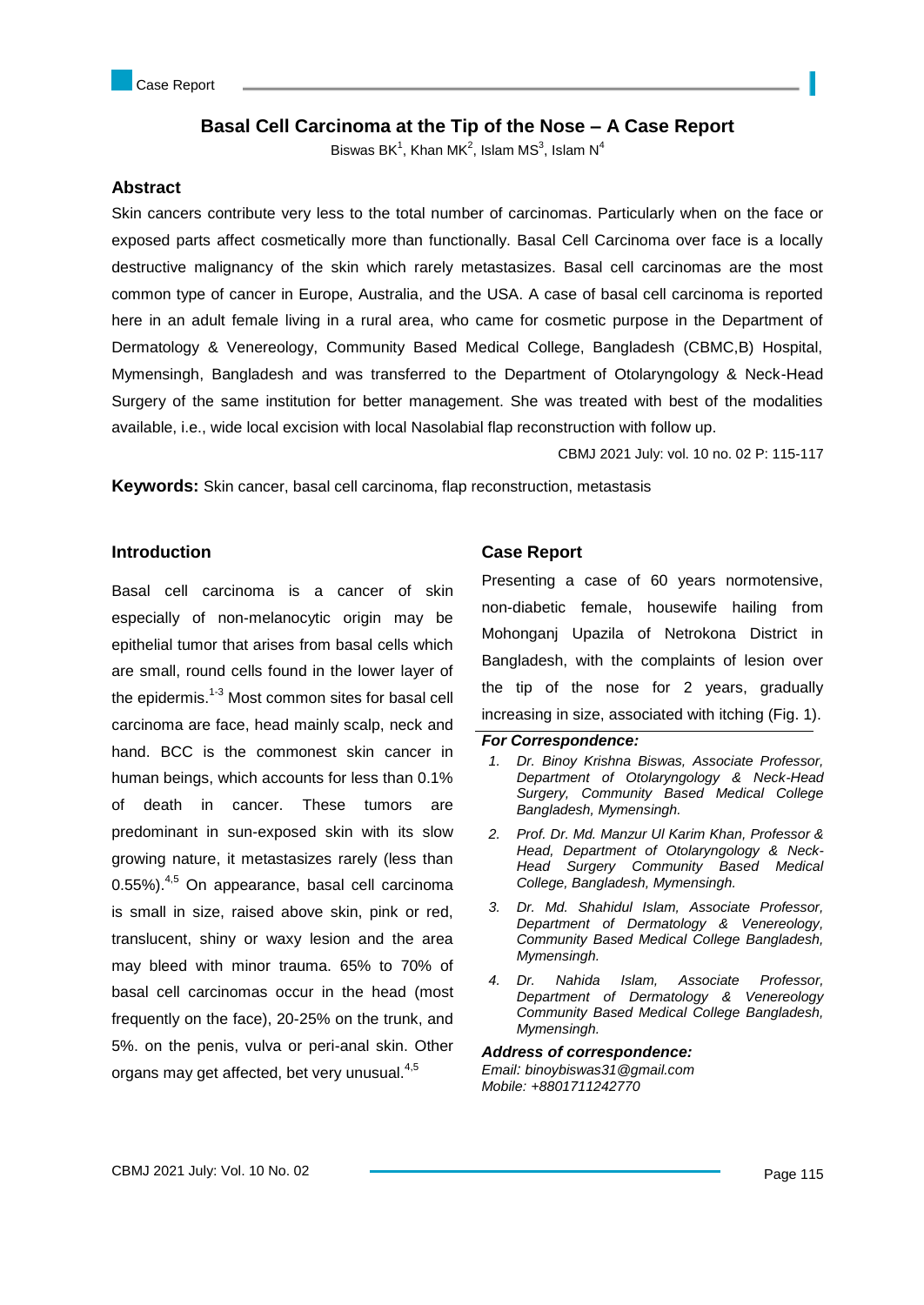



**Figure 1:** The patient with the nasal lesion (Preoperative)

No history of preceding trauma. No history of loss of appetite and weight. There was no history of similar lesion over other parts of the body, no past surgical history and no alteration of bowel and bladder habit, sleep, and diet. No history of backache, cough, fever, headache, vision abnormalities, history of some Kobiraji (local quack) treatment. On general examination, patient was of average built with stable vital signs. On local examination, the lesion was found about 2cm  $\times$  2cm over the tip of the nose, which was roughly oval, black in colour with minimal surrounding induration. No palpable lymph nodes on clinical examination. The patient was evaluated, investigated to detect basal cell carcinoma of the tip of the nose. Patient and relatives were counseled about the nature of disease. After written and verbal consent, patient underwent wide local excision with local Nasolabial flap reconstruction over the area (Fig. 2 & 3). Postoperative period was uneventful and successful acceptance of nasolabial flap (Fig. 4). Histopathology reports were suggestive of basal cell carcinoma with clear margin. She was discharged and taken follow up after 2 months and found no recurrence (Fig. 5).



**Fig. 2 & 3**: Raising the nasolabial flap.





**Fig. 4**: Post-operative view

**Fig. 5:** Patient during follow-up after 2 months

## **Discussion**

Primary aim of treatment is elimination of the tumor with maximum preservation of function and physical appearance. In all cases of Basal Cell Carcinoma, surgery is the recommended treatment modality. Techniques used include Topical Immune Therapy with Imiquimod (IMQ), Curettage and Cautery (C&C, also known as Electro desiccation and curettage), Excisional surgery, Cryosurgery (Liquid Nitrogen Cryosurgery for the destruction of BCC uses the effects of extreme cold -50°C to -60°C), Mohs micrographic surgery (pioneered as chemosurgery by Frederic Mohs in 1940 and